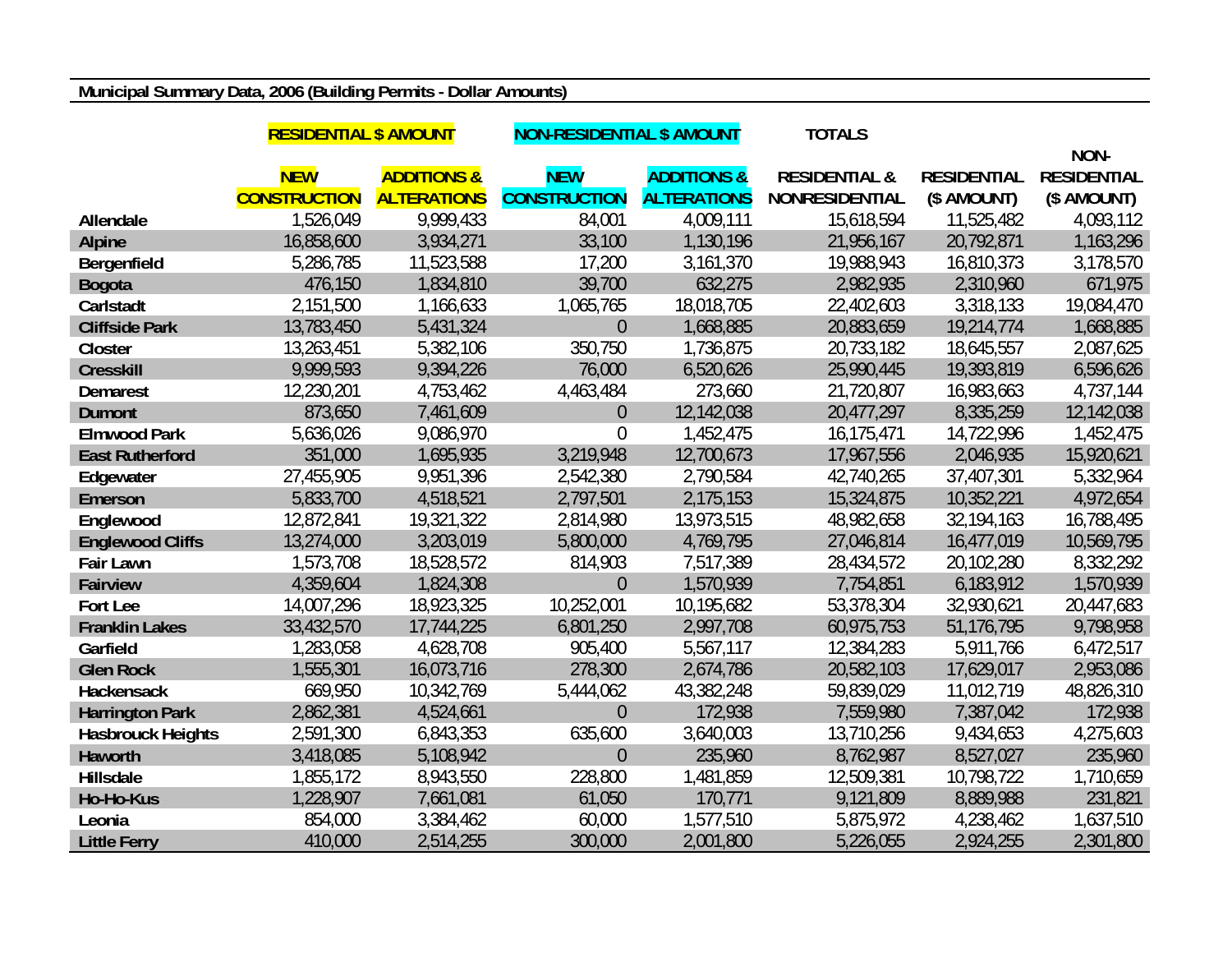| Lodi                      | 2,900,051      | 5,609,825      | 10,959,897       | 2,453,779   | 21,923,552  | 8,509,876      | 13,413,676  |
|---------------------------|----------------|----------------|------------------|-------------|-------------|----------------|-------------|
| Lyndhurst                 | 5,846,183      | 10,558,465     | 4,830,765        | 13,316,144  | 34,551,557  | 16,404,648     | 18,146,909  |
| Mahwah                    | 18,253,676     | 16,771,698     | 13,852,359       | 12,869,899  | 61,747,632  | 35,025,374     | 26,722,258  |
| Maywood                   | 583,250        | 4,606,416      | 2,990,000        | 14,479,754  | 22,659,420  | 5,189,666      | 17,469,754  |
| <b>Midland Park</b>       | 1,503,600      | 3,693,275      | 0                | 3,142,208   | 8,339,083   | 5,196,875      | 3,142,208   |
| Montvale                  | 9,179,200      | 7,718,040      | $\overline{0}$   | 28,533,489  | 45,430,729  | 16,897,240     | 28,533,489  |
| Moonachie                 | 312,700        | 904,231        | 3,417,900        | 5,170,287   | 9,805,118   | 1,216,931      | 8,588,187   |
| <b>New Milford</b>        | 3,979,050      | 7,696,558      | $\theta$         | 1,049,846   | 12,725,454  | 11,675,608     | 1,049,846   |
| North Arlington           | 202,600        | 4,219,024      | $\overline{0}$   | 610,241     | 5,031,865   | 4,421,624      | 610,241     |
| Northvale                 | 2,869,100      | 2,510,177      | 2,428,570        | 3,288,564   | 11,096,411  | 5,379,277      | 5,717,134   |
| Norwood                   | 2,362,012      | 4,003,406      | 416,400          | 6,378,813   | 13,160,631  | 6,365,418      | 6,795,213   |
| <b>Oakland</b>            | 2,079,300      | 15,020,322     | 1,556,260        | 5,920,144   | 24,576,026  | 17,099,622     | 7,476,404   |
| Old Tappan                | 15,959,850     | 8,720,292      | $\boldsymbol{0}$ | 927,296     | 25,607,438  | 24,680,142     | 927,296     |
| <b>Oradell</b>            | 2,267,951      | 9,314,294      | 2,584,848        | 10,973,125  | 25,140,218  | 11,582,245     | 13,557,973  |
| <b>Palisades Park</b>     | 27,245,950     | 3,002,393      | 1,000,000        | 3,229,544   | 34,477,887  | 30,248,343     | 4,229,544   |
| Paramus                   | 17,965,771     | 17,615,131     | 11,667,000       | 137,744,508 | 184,992,410 | 35,580,902     | 149,411,508 |
| Park Ridge                | 6,749,500      | 7,394,437      | 80,000           | 1,318,521   | 15,542,458  | 14,143,937     | 1,398,521   |
| Ramsey                    | 4,583,250      | 12,260,418     | 2,747,400        | 8,287,085   | 27,878,153  | 16,843,668     | 11,034,485  |
| Ridgefield                | 2,843,500      | 3,495,907      | 1,020,000        | 3,914,313   | 11,273,720  | 6,339,407      | 4,934,313   |
| <b>Ridgefield Park</b>    | 617,000        | 3,473,061      | $\overline{0}$   | 3,380,442   | 7,470,503   | 4,090,061      | 3,380,442   |
| Ridgewood                 | 4,975,676      | 38,733,201     | 19,476,072       | 5,806,911   | 68,991,860  | 43,708,877     | 25,282,983  |
| <b>River Edge</b>         | 618,400        | 8,205,452      | $\overline{0}$   | 14,461,954  | 23,285,806  | 8,823,852      | 14,461,954  |
| <b>River Vale</b>         | 1,864,750      | 9,407,336      | 704,010          | 1,834,593   | 13,810,689  | 11,272,086     | 2,538,603   |
| <b>Rochelle Park</b>      | 1,266,000      | 3,955,222      | $\overline{0}$   | 1,610,685   | 6,831,907   | 5,221,222      | 1,610,685   |
| Rockleigh                 | $\theta$       | $\overline{0}$ | 108,000          | 4,580,250   | 4,688,250   | $\overline{0}$ | 4,688,250   |
| <b>Rutherford</b>         | 4,366,402      | 11,165,703     | 3,966,690        | 8,719,777   | 28,218,572  | 15,532,105     | 12,686,467  |
| Saddle Brook              | 2,240,638      | 6,601,995      | 6,500            | 3,415,673   | 12,264,806  | 8,842,633      | 3,422,173   |
| <b>Saddle River</b>       | 18,799,200     | 8,703,775      | 174,700          | 1,387,750   | 29,065,425  | 27,502,975     | 1,562,450   |
| South Hackensack          | 600,000        | 560,769        | 6,840,575        | 3,471,566   | 11,472,910  | 1,160,769      | 10,312,141  |
| <b>Teaneck</b>            | 6,053,451      | 23,793,754     | 5,665,200        | 21,061,707  | 56,574,112  | 29,847,205     | 26,726,907  |
| <b>Tenafly</b>            | 18,507,301     | 13,998,436     | 818,350          | 5,425,069   | 38,749,156  | 32,505,737     | 6,243,419   |
| Teterboro                 | $\overline{0}$ | $\overline{0}$ | $\overline{0}$   | 6,939,164   | 6,939,164   | $\overline{0}$ | 6,939,164   |
| <b>Upper Saddle River</b> | 15,275,731     | 11,342,966     | 3,108,000        | 1,290,692   | 31,017,389  | 26,618,697     | 4,398,692   |
| <b>Waldwick</b>           | 554,650        | 5,498,453      | 526,350          | 2,129,150   | 8,708,603   | 6,053,103      | 2,655,500   |
| Wallington                | 3,790,000      | 1,657,884      | $\boldsymbol{0}$ | 976,400     | 6,424,284   | 5,447,884      | 976,400     |
| Washington                | 1,316,500      | 11,874,717     | $\theta$         | 737,500     | 13,928,717  | 13,191,217     | 737,500     |